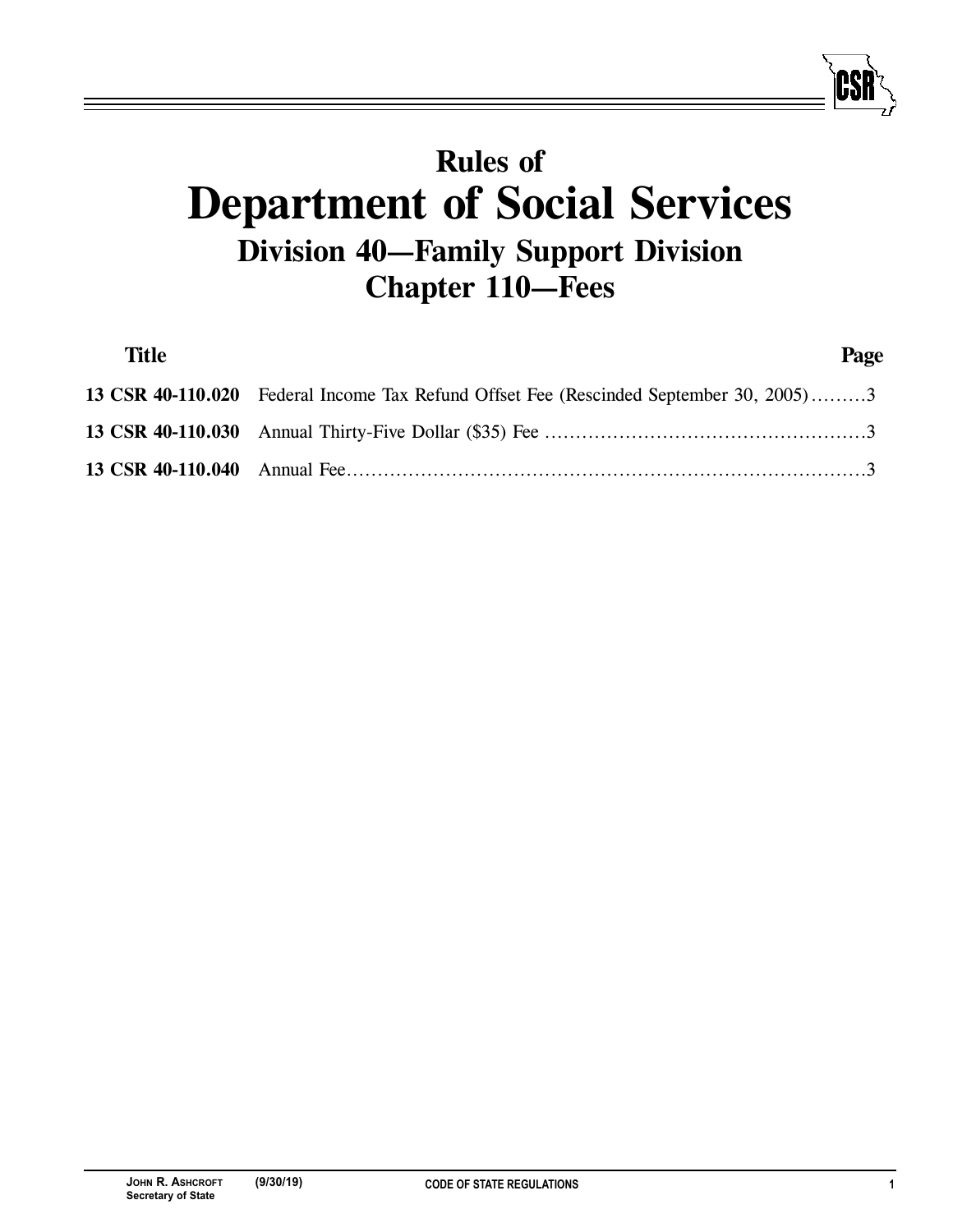## **Title 13—DEPARTMENT OF SOCIAL SERVICES Division 40—Family Support Division Chapter 110—Fees**

### **13 CSR 40-110.020 Federal Income Tax Refund Offset Fee**

(Rescinded September 30, 2005)

*AUTHORITY: section 454.400.2(5), RSMo 2000. Original rule filed Sept. 10, 2004, effective March 30, 2005. Emergency rescission filed March 17, 2005, effective March 30, 2005, expired Sept. 25, 2005. Rescinded: Filed March 17, 2005, effective Sept. 30, 2005.* 

#### **13 CSR 40–110.030 Annual Thirty–Five Dollar** (**\$35) Fee**

*PURPOSE: This rule defines how the Family Support Division will assess and collect an annual thirty-five dollar (\$35) fee as required by section 454(6)(B)(ii) of Title IV-D of the Social Security Act as amended by the Bipartisan Budget Act of 2018, Pub. L. 115-123.* 

(1) Definitions.

(A) "Case" means an official record comprised of an obligee or payee and dependent child(ren), associated with a particular obligor.

(B) "Obligee or Payee" means an individual to whom a duty of support is owed.

(C) "Division" means the Family Support Division.

(D) "Federal fiscal year" means the period from October 1 to September 30.

(E) "IV-D" means part IV-D of the Social Security Act.

(F) "IV-D, Never-Assistance Case" means a case in which the obligee or payee is receiving services pursuant to section 454.400, RSMo, but has never received Aid to Families with Dependent Children or Temporary Assistance for Needy Families benefits on behalf of the child(ren) associated with the case.

(G) "Obligor" means a person who owes a duty of support as determined by a court or administrative agency of competent jurisdiction.

(H) "Support" means any financial support collected for the support or maintenance of a child or the obligee or payee of a child or a spouse or ex-spouse based upon a judicial or administrative order.

(2) Assessing an Annual Thirty-Five Dollar (\$35) Fee. In a IV-D, never-assistance case in which the division has disbursed to the obligee or payee at least five hundred fifty dollars (\$550) of support in the federal fiscal year, the division shall assess an annual fee of thirty-five dollars (\$35).

(A) If an obligee or payee or an obligor is associated to more than one (1) IV-D, neverassistance case, the division shall assess the fee on each case in which at least five hundred fifty dollars (\$550) of support has been disbursed to the obligee or payee in the federal fiscal year.

(B) The division shall assess the fee in each federal fiscal year after the first five hundred fifty dollars (\$550) of support has been disbursed to the obligee or payee.

(C) The division shall not assess a fee in cases excluded by federal law or regulation.

(3) Collecting the Annual Thirty-Five Dollar (\$35) Fee. The division will collect seventeen dollars and fifty cents (\$17.50) of the thirtyfive dollar (\$35) assessed fee from the obligee or payee and collect seventeen dollars and fifty cents (\$17.50) of the thirty-five dollar (\$35) assessed fee from the obligor on each assessed case.

(A) The division shall deduct the obligee's or payee's seventeen dollars and fifty cents (\$17.50) fee from support payments collected on behalf of the obligee or payee, in excess of the five hundred fifty dollar (\$550) threshold, prior to disbursing payments to the obligee or payee. The obligor shall receive credit toward his or her obligation for the entire support payment. The division will notify obligees or payees of the state's annual fee for IV–D services.

(B) If the obligee or payee does not satisfy the seventeen dollar and fifty cent (\$17.50) fee by the end of the federal fiscal year in which the division assessed the thirty-five dollar (\$35) fee, the balance remains due, and the division will deduct the unpaid fee from any future support payments received for the obligee or payee until the entire fee is satisfied.

(C) The division shall provide notice to the obligor of his/her seventeen dollar and fifty cent (\$17.50) fee. The notice shall provide instructions to the obligor for satisfying the fee. The division may collect the fee from the obligor utilizing enforcement mechanisms provided by law.

(D) If the obligor does not satisfy the fee by the end of the federal fiscal year in which it is assessed, the balance remains due.

(E) Any fee assessed to the obligor under this regulation that is not satisfied prior to the amendment remains due.

*AUTHORITY: sections 454.400.2(5) and 660.017, RSMo 2016.\* Original rule filed*  *Aug. 20, 2007, effective Feb. 29, 2008. Amended: Filed April 8, 2019, effective Oct. 30, 2019.* 

*\*Original authority: 454.400, RSMo 1982, amended 1985, 1986, 1990, 1993, 1995, 1997, 2014 and 660.017, RSMo 1993, amended 1995.*

#### **13 CSR 40-110.040 Annual Fee**

*PURPOSE: The purpose of this rule is to define how the Family Support Division will collect an annual processing fee from an obligee on a non-IV-D case who receives support payments that are processed by the Family Support Payment Center.* 

(1) Definitions. For the purposes of this rule, the following definitions are applicable:

(A) "Division" means the Family Support Division;

(B) "Payment Center" means the Family Support Payment Center;

(C) "Support" means any financial support due for the support or maintenance of a child, or the custodian of a child, or a spouse or exspouse based upon a judicial or administrative order;

(D) "Case" means a family, as used in section 454.425, RSMo, associated with a particular support order(s). A case includes a collection of people, generally, an obligee, and dependent(s) associated with an obligor;

(E) "Obligor" means a person who owes a duty of support as determined by a court or administrative agency of competent jurisdiction;

(F) "Obligee" means a person to whom a duty of support is owed as determined by a court or administrative agency of competent jurisdiction; and

(G) "Non-IV-D case" is a case as defined above which is not currently receiving child support services pursuant to section 454.400, RSMo.

(2) Annual Fees. The division will collect an annual processing fee of ten dollars (\$10) on each order associated with a non-IV-D case in which payments are being received by and processed through the Payment Center for all or any part of a calendar year. If an order is associated to more than one (1) case, all cases must be non-IV-D cases.

(A) The obligor will receive credit against the support obligation for the entire payment received by the Payment Center. The fee will be collected from the obligee.

(B) The fee will be deducted from the first support payment received in each calendar year by the Payment Center prior to disbursement of the payment to the obligee. If